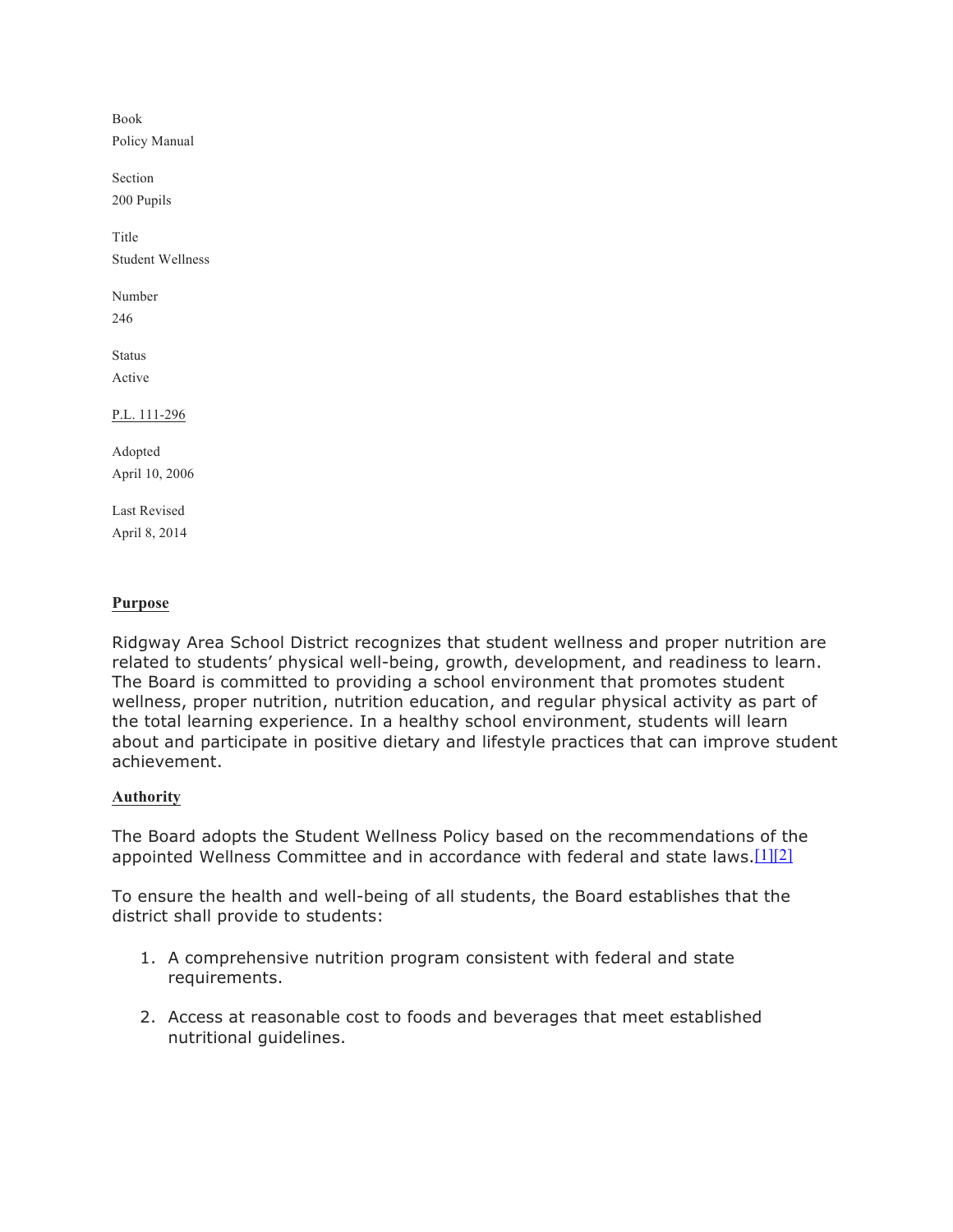- 3. Physical education courses and opportunities for developmentally appropriate physical activity during the school day.
- 4. Curriculum and programs for grades K-12 that are designed to educate students about proper nutrition and lifelong physical activity, in accordance with State Board of Education curriculum regulations and academic standards.

# **Delegation of Responsibility**

The Superintendent or designee shall be responsible to monitor district schools, programs, and curriculum to ensure compliance with this policy, related policies and established quidelines or administrative regulations.<sup>[2]</sup>

Each building principal or designee shall report to the Superintendent or designee regarding compliance in his/her school.

Staff members responsible for programs related to student wellness shall report to the Superintendent or designee regarding the status of such programs.

The Superintendent or designee shall annually report to the Board on the district's compliance with law and policies related to student wellness. The report may include:

- 1. Assessment of school environment regarding student wellness issues.
- 2. Evaluation of food services program.
- 3. Review of all foods and beverages sold in schools for compliance with established nutrition guidelines.
- 4. Listing of activities and programs conducted to promote nutrition and physical activity.
- 5. Recommendations for policy and/or program revisions.
- 6. Suggestions for improvement in specific areas.
- 7. Feedback received from district staff, students, parents/guardians, community members and the Wellness Committee.

The Superintendent or designee and the appointed Wellness Committee shall periodically conduct an assessment on the contents and implementation of this policy as part of a continuous improvement process to strengthen the policy and ensure implementation. The assessment shall include the extent to which district schools are in compliance with law and policies related to student wellness, and shall describe the progress made by the district in attaining the goals of this policy. The assessment shall be made available to the public. $[2]$ 

The district shall inform and update the public, including parents/guardians, students, and others in the community, about the contents and implementation of this policy. $[2]$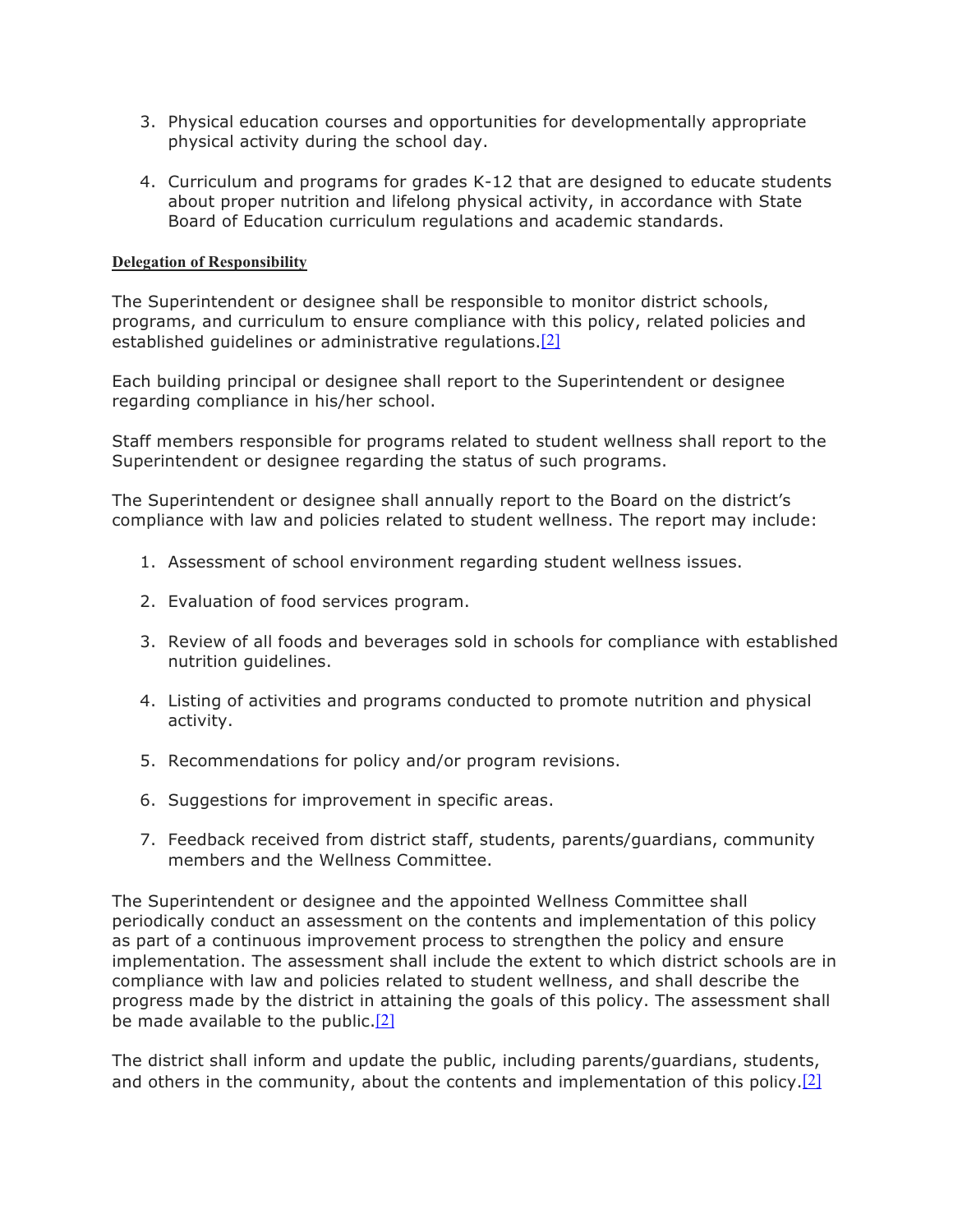## **Guidelines**

#### Wellness Committee

The Board shall appoint a Wellness Committee comprised of at least one (1) of each of the following: School Board member, district administrator, district food service representative, student, parent/guardian, member of the public, teacher, school nurse and any other individuals chosen by the Board.

The district shall be required to permit physical education teachers and school health professionals to participate on the Wellness Committee.[2]

The Wellness Committee shall serve as an advisory committee regarding student health issues and shall be responsible for developing, implementing and periodically reviewing and updating a Student Wellness Policy that complies with law to recommend to the Board for adoption.

The Wellness Committee may examine related research and laws, assess student needs and the current school environment, review existing Board policies and administrative regulations, and raise awareness about student health issues. The Wellness Committee may make policy recommendations to the Board related to other health issues necessary to promote student wellness.

The Wellness Committee may survey parents/guardians and/or students; conduct community forums or focus groups; collaborate with appropriate community agencies and organizations; and engage in similar activities, within the budget established for these purposes.

The Wellness Committee shall provide periodic reports to the Superintendent or designee regarding the status of its work, as required.

#### Nutrition Education

Nutrition education will be provided within the sequential, comprehensive health education program in accordance with State Board of Education curriculum regulations and the academic standards for Health, Safety and Physical Education, and Family and Consumer Sciences.[3][4][5]

The goal of nutrition education is to teach, encourage and support healthy eating by students. Promoting student health and nutrition enhances readiness for learning and increases student achievement.

Nutrition education shall provide all students with the knowledge and skills needed to lead healthy lives.

Nutrition education lessons and activities shall be age-appropriate.

Nutrition curriculum shall be behavior focused.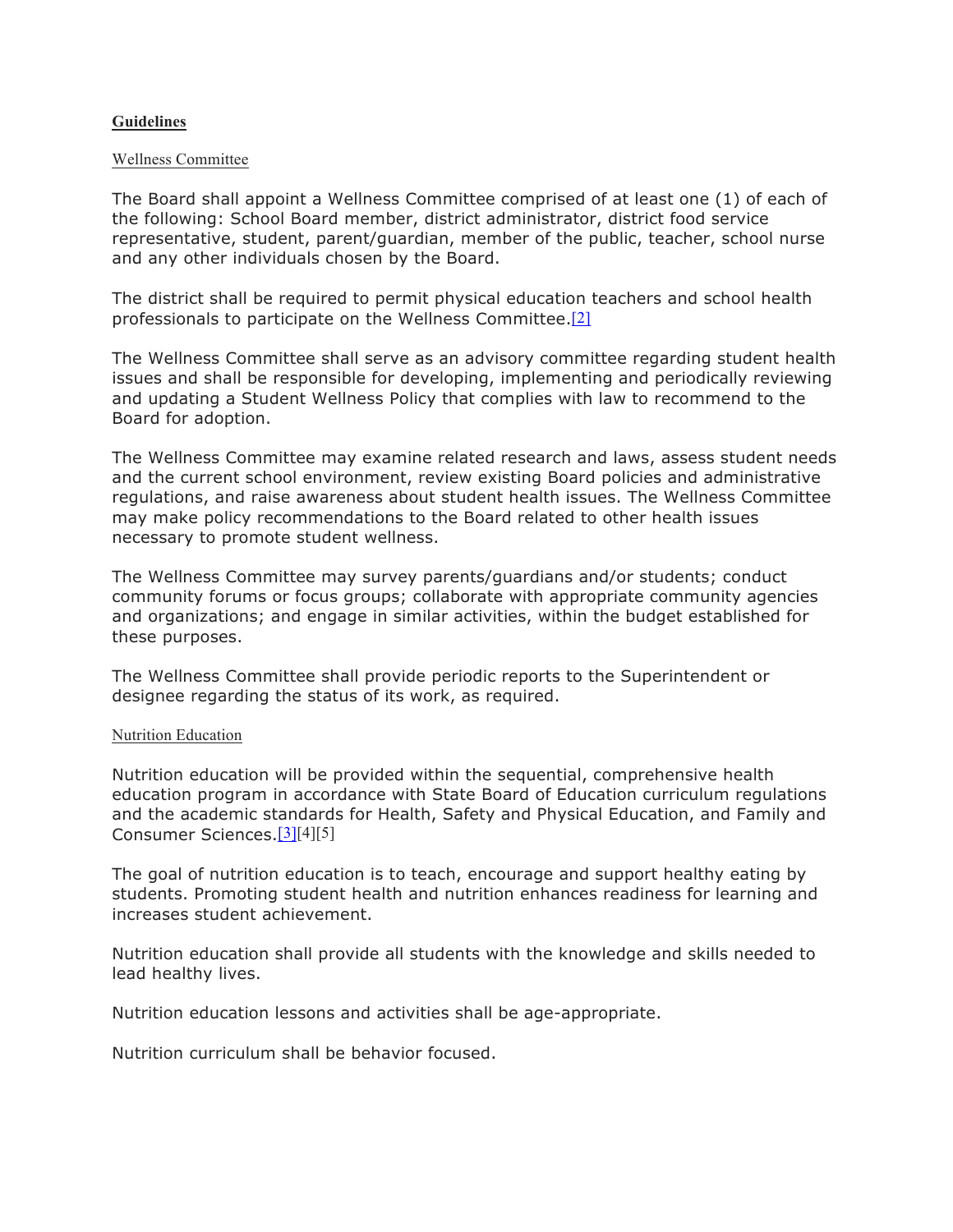School food service and nutrition education classes shall cooperate to create a learning laboratory.

Nutrition education shall be integrated into other subjects to complement but not replace academic standards based on nutrition education.

The staff responsible for providing nutrition education shall be properly trained and prepared and shall participate in appropriate professional development. Criteria shall be developed to measure "properly" and "appropriate".

Nutrition education shall extend beyond the school environment by engaging and involving families and the community.

Lifelong lifestyle balance shall be reinforced by linking nutrition education and physical activity.

#### Nutrition Promotion

The district aims to teach, encourage, and support healthful eating by students. District schools shall promote nutrition by providing appropriate nutrition education in accordance with the Student Wellness Policy.

District staff shall cooperate with agencies and community organizations to provide opportunities for appropriate student projects related to nutrition.

Consistent nutrition messages shall be disseminated throughout the district, schools, classrooms, cafeterias, homes, community and media.

Consistent nutrition messages shall be demonstrated by avoiding use of unhealthy food items in classroom lesson plans and school staff avoiding eating less healthy food items in front of students.

District schools shall encourage parents/guardians to provide healthy meals for their children through newsletter articles, take-home materials, or other means.

#### Physical Activity

District schools shall strive to provide opportunities for developmentally appropriate physical activity during the school day for all students.

Students shall participate daily in a variety of age-appropriate physical activities designed to achieve optimal health, wellness, fitness, and performance benefits.

Age-appropriate physical activity opportunities, such as recess; before and after school; during lunch; clubs; intramurals; and interscholastic athletics, shall be provided to meet the needs and interests of all students, in addition to planned physical education.

A physical and social environment that encourages safe and enjoyable activity for all students shall be maintained.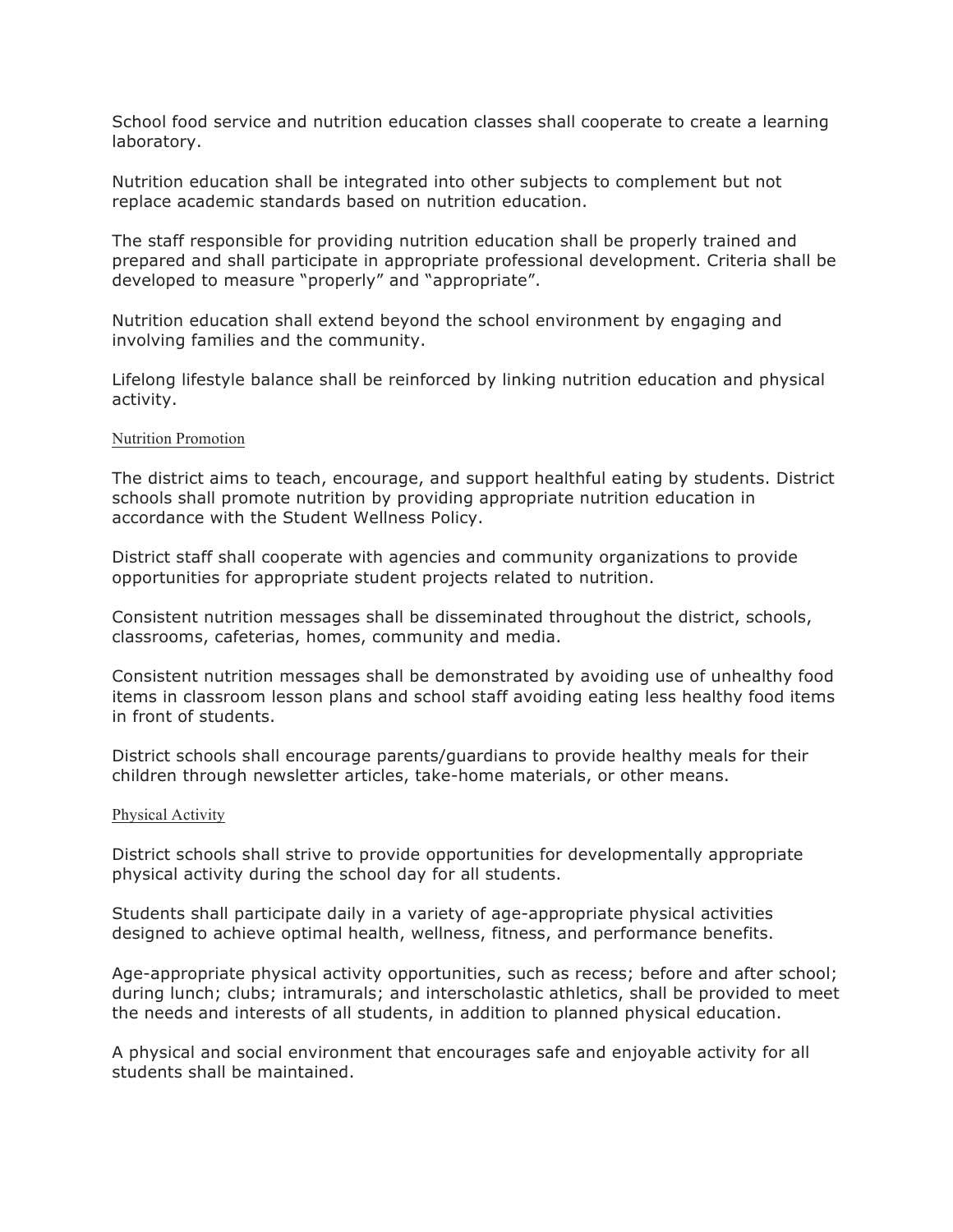Extended periods of student inactivity, two (2) hours or more, shall be discouraged.

District schools shall partner with parents/guardians and community members to institute programs that support physical activity.

Physical activity shall not be used as a form of punishment.

### Physical Education

A sequential physical education program consistent with State Board of Education curriculum regulations and Health, Safety and Physical Education academic standards shall be developed and implemented. $[4][5][6]$ 

Quality physical education instruction that promotes lifelong physical activity and provides instruction in the skills and knowledge necessary for lifelong participation shall be provided.

Physical education classes shall be the means through which all students learn, practice and are assessed on developmentally appropriate skills and knowledge necessary for lifelong, health-enhancing physical activity.

A comprehensive physical education course of study that focuses on providing students the skills, knowledge and confidence to participate in lifelong, health-enhancing physical activity shall be implemented.

A varied and comprehensive curriculum that leads to students becoming and remaining physically active for a lifetime shall be provided in the physical education program.

Adequate amounts of planned instruction shall be provided in order for students to achieve the proficient level for the Health, Safety and Physical Education academic standards.

A local assessment system shall be implemented to track student progress on the Health, Safety and Physical Education academic standards.

Students shall be moderately to vigorously active as much time as possible during a physical education class. Documented medical conditions and disabilities shall be accommodated during class.

Safe and adequate equipment, facilities and resources shall be provided for physical education courses.

Appropriate professional development shall be provided for physical education staff.

Physical education classes shall have a teacher-student ratio comparable to those of other courses.

Other School Based Activities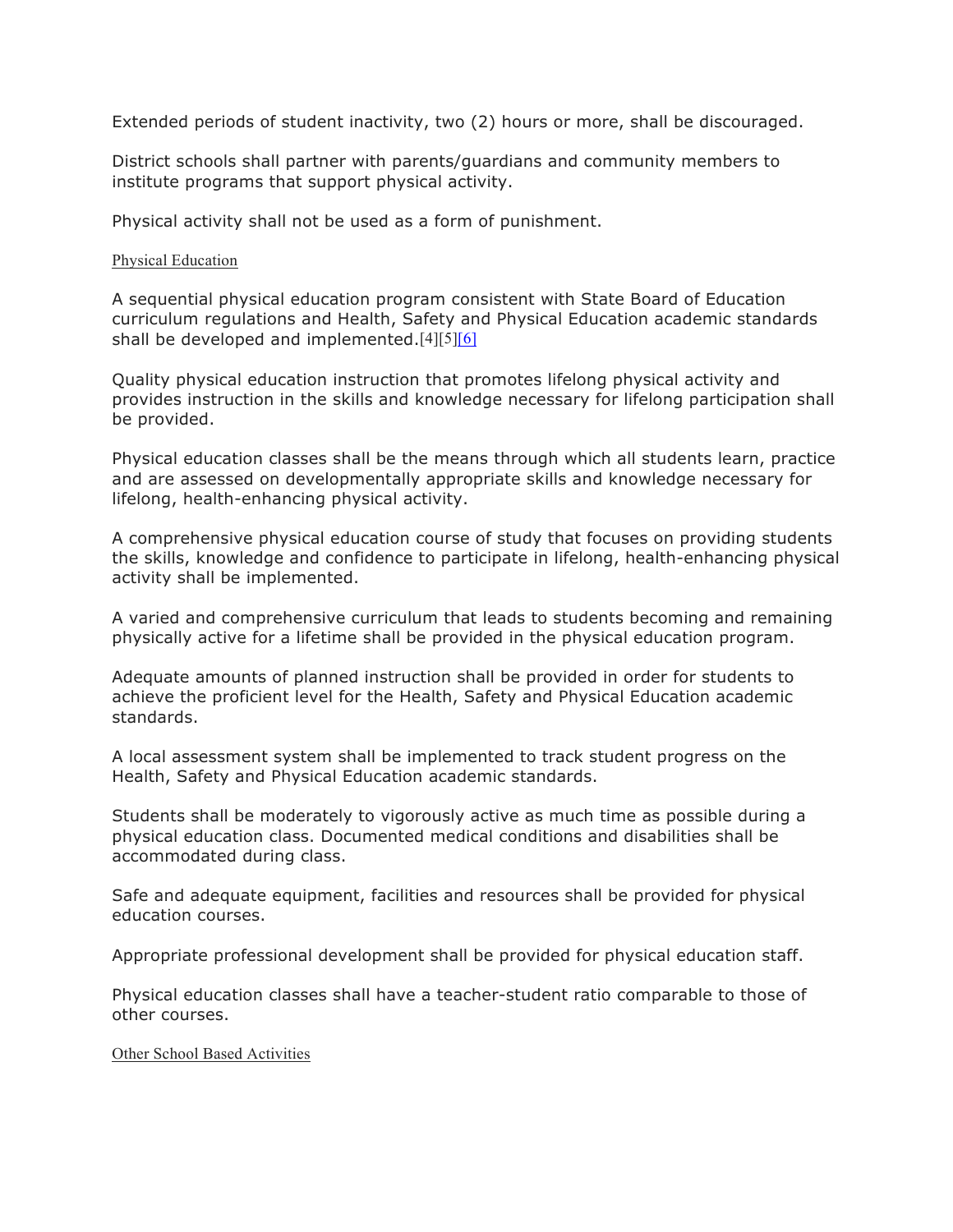District schools shall provide adequate space, as defined by the district, for eating and serving school meals.

Students shall be provided a clean and safe meal environment.

Students shall be provided adequate time to eat: twenty (20) minutes sit down time for lunch.

Meal periods shall be scheduled at appropriate hours, as defined by the district.

Drinking water shall be available at all meal periods (bottled water sold in cafeteria) and throughout the school day at water fountains.

Students shall have access to hand washing or sanitizing before meals and snacks.

Nutrition professionals who meet criteria established by the district shall administer the school meals program.

Professional development shall be provided for district nutrition staff.

Access to the food service operation shall be limited to authorized staff.

Nutrition content of school meals shall be available to students and parents/guardians.

To the extent possible, the district shall utilize available funding and outside programs to enhance student wellness.

The district shall provide appropriate training to all staff on the components of the Student Wellness Policy.

Food shall not be used as a reward or punishment.

Goals of the Student Wellness Policy shall be considered in planning all school based activities.

Fundraising projects during school hours submitted for approval shall be supportive of healthy eating and student wellness.

Administrators, teachers, food service personnel, students, parents/guardians, and community members shall be encouraged to serve as positive role models through district programs, communications and outreach efforts.

The district shall support the efforts of parents/guardians to provide a healthy diet and daily physical activity for children by communicating relevant information through various methods.

#### Nutrition Standard Guidelines

All foods available in district schools during the school day shall be offered to students with consideration for promoting student health and reducing childhood obesity.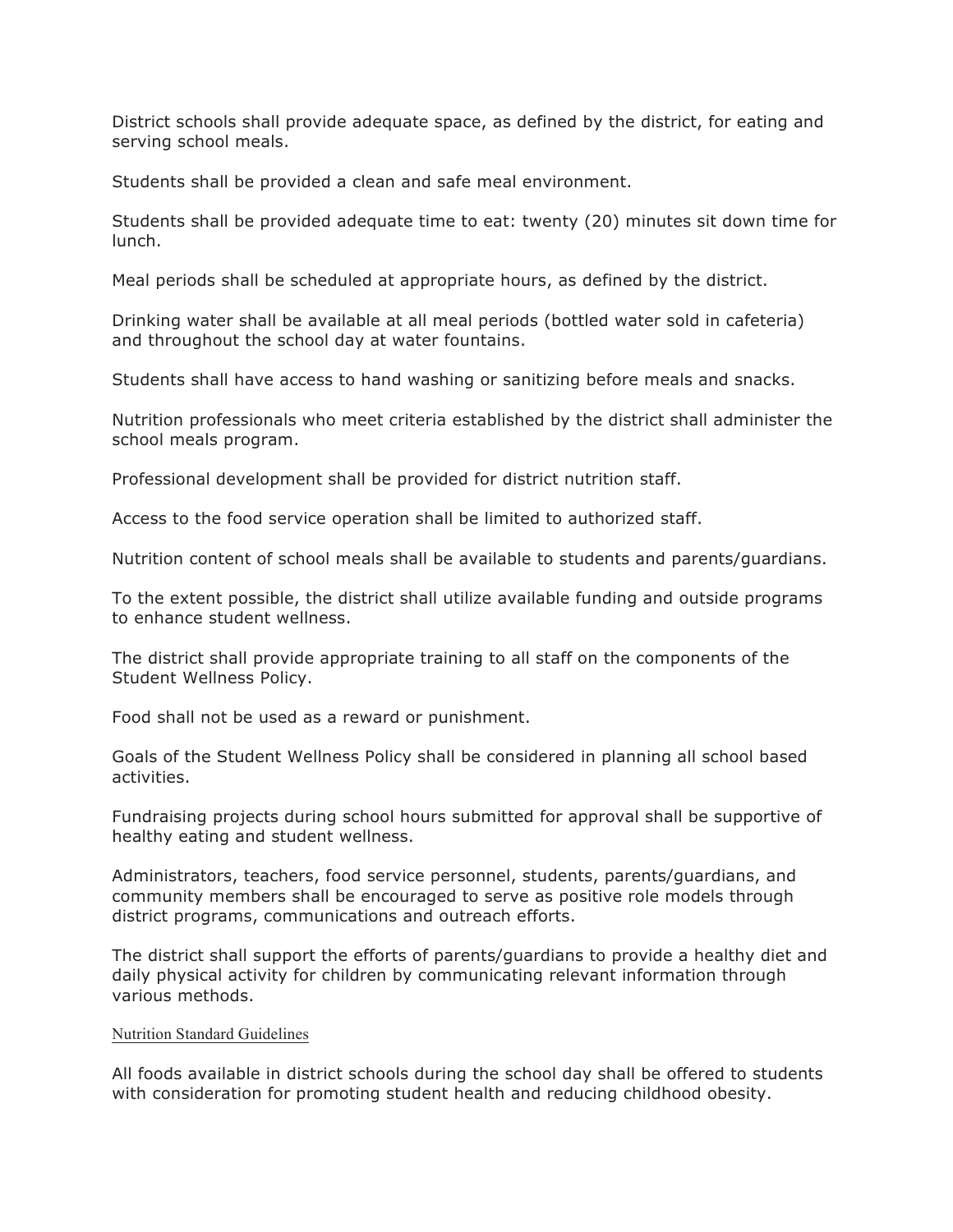Foods provided through the National School Lunch or School Breakfast Programs shall comply with established federal nutrition standards.[7][8][9][10]

**Competitive foods** are defined as foods offered at school other than through the National School Lunch or School Breakfast Programs and include a la carte foods, snacks and beverages; vending food, snacks and beverages; school store food, snacks and beverages; fundraisers; classroom parties and holiday celebrations.

All competitive foods available for sale to students in district schools shall comply with established federal and state nutritional guidelines.

The district may impose additional restrictions on competitive foods, provided that the restrictions are not inconsistent with federal requirements.<sup>[11]</sup>

Exclusive competitive food and/or beverage contracts shall be approved by the Board, in accordance with provisions of law. $[12]$ 

### Management of Food Allergies in District Schools

The district shall establish Board policy and administrative regulations to address food allergy management in district schools in order to:[13]

- 1. Reduce and/or eliminate the likelihood of severe or potentially life-threatening allergic reactions.
- 2. Ensure a rapid and effective response in case of a severe or potentially lifethreatening allergic reaction.
- 3. Protect the rights of students by providing them, through necessary accommodations when required, the opportunity to participate fully in all school programs and activities.

#### Safe Routes to School

The district shall cooperate with local municipalities, public safety agency, police departments, and community organizations to develop and maintain safe routes to school.

District administrators shall seek and utilize available federal and state funding for safe routes to school, when appropriate.

Legal 1. 24 P.S. 1422.1 2. 42 U.S.C. 1758b 3. 24 P.S. 1513 4. Pol. 102 5. Pol. 105